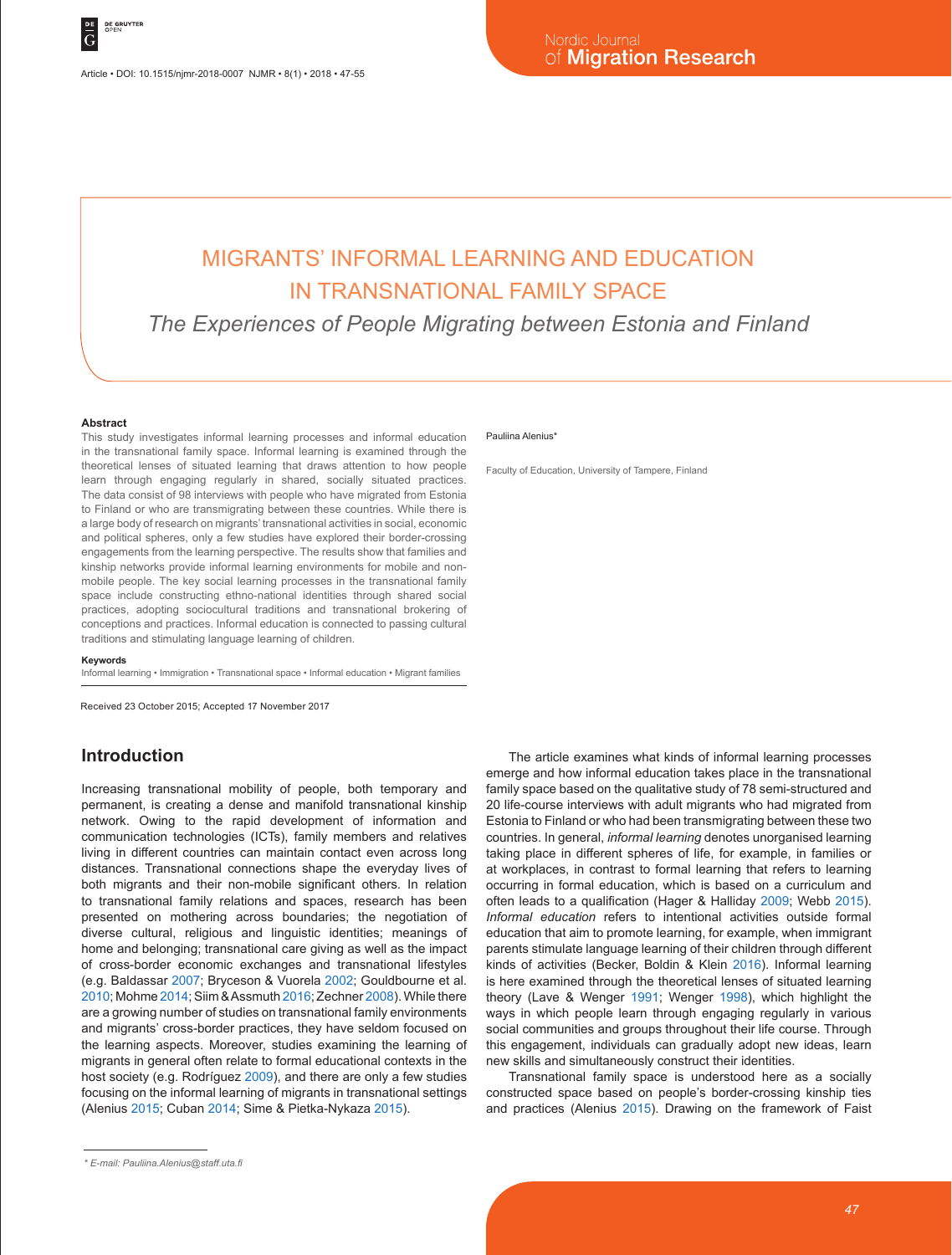(2000) for transnational social spaces, the transnational family space is divided into macro, meso and micro levels. Macro-level factors, such as the national policies and sociocultural and economic development of societies, shape social practices in this space. The meso level consists of families and transnational kinship networks. In this research, the focus is on the micro level: specifically on the informal learning of individuals and also on the practices of informal education in transnational settings. In addition, on the meso level, the study examines families and transnational kinship networks as informal learning environments.

It has been argued that in the 1990s, a 'transnational turn' took place in migration research (Faist 2004). Since then numerous studies have investigated migrants' transnational ties, cross-border collaboration and social formations connecting both migrants and nonmigrants. In particular, research has been presented on transnational mobilities of people, capital and items, while less attention has been paid to the cross-border flows of ideas (Faist, Fauser & Reisenauer 2013). Levitt (2001), for example, has investigated *social remittances*, i.e. conceptions and practices transferred by migrants to nonmigrants residing in the countries of emigration. Transnational visits and cross-border interaction between migrants and non-migrants provide opportunities for transmitting new ideas, behaviours and identities (Levitt 2001). However, it is argued here that ideas are not transferred across national borders in the same manner as financial and material remittances but instead such processes are connected to individual and social learning processes (see also Alenius 2015). In migration studies, such learning processes have seldom been scrutinized. In this regard, the article contributes to an exploration of informal learning processes in transnational family environments.

In relation to transnational families, Cuban (2014) scrutinized the nature of mobile learning in such families. Through the daily use of ICTs, these migrants created learning spaces that enabled them to share know-how needed in their transnational lives. Concerning migrant families, Sandu (2013) showed how everyday practices, such as cooking and gardening, provided opportunities for informal learning. Both these studies connected informal learning to the engagement in shared, social practices. Yet the scope of informal learning was rather narrow in these studies: Cuban (2014) focused on the use of ICT as a mediation tool and Sandu (2013) scrutinised particularly the nature of migrants' homemaking practices. Concerning informal education in immigrant families, it was examined how parents' informal learning supported the schooling of their children (Guo 2011) and how informal education fostered the children's acquisition of host country's language (Becker, Boldin & Klein 2016). Moreover, Sime and Pietka-Nykaza (2015) explored intergenerational learning in migrant families focusing on cultural transmission and acculturation processes. This article extends the recent discussion of migrants' informal learning and education and provides a new theoretical perspective to analyse these processes in the transnational family space by combining the situated learning theory and transnational optic in the analysis.

In the following sections, I had briefly described the development of cross-border mobilities in the Estonia–Finland space, introduced the core ideas of the situated learning theory, and explained the process of data collection and analysis. Next, I had presented the main results of the study and illustrated them using interview extracts. The findings of this study show that informal education in the transnational family space focused particularly on the activities supporting the maintenance of native languages and learning sociocultural traditions, and in relation to informal learning, the family members adopted cultural practices and constructed their ethno-national identities through engaging in everyday activities of the families. Transnational communication and visits enabled the informants and their significant others to engage in transnational brokering sharing ideas and practices across national borders, although societal development and internal tensions affected and, to some extent, complicated transnational learning processes. In the end, I had discussed theoretical contributions of the study in relation to the findings of other studies in the field and suggested some topics for further research.

#### **Cross-border mobility in Estonia–Finland space**

There is a long history of mutual collaboration between Finns and Estonians. The geographical proximity has supported cross-border interaction and mobilities in both directions. The common linguistic roots and historical developments, such as being under foreign domination for several centuries, have fostered feelings of affinity between the two nations. Finland became independent in 1917, and Estonia became independent in 1918. The migration between these countries was strictly monitored and fairly limited particularly during the Soviet occupation of Estonia (1944–1991) (Jakobson et al. 2012; Jakobson, Kalev & Ruutsoo 2012). This transnational space has rapidly transformed in recent decades. Both Finland and Estonia now belong to the European Union and to the Schengen Area, enabling free movement of individuals. Legislation and administrative regulations no longer restrict cross-border mobility between these countries.

The number of people migrating between the two countries has increased particularly since the mid-2000s. Although the majority of people have moved from Estonia to Finland, there have also been people migrating in the opposite direction. In Finland, there have been both temporary migrants from Estonia, including blue-collar workers on secondment and transmigrants, and more permanent immigrants, such as people of Ingrian Finnish origin, students, labour migrants, and those moving for family reasons (Jakobson et al. 2012). Among foreign residents, Estonians form the largest group in Finland with approximately 50,300 people in 2015 (equal numbers of males and females), accounting for 0.9% of the total population (Finnish Immigration Service 2016). There are no comprehensive records on the number or gender of transmigrants. A study based on the user data of mobile phones showed that there were approximately 35,000 Estonians who frequently commuted between the two countries (Ahas 2012).

#### **Situated learning theory**

The sociocultural, situated learning perspective highlights how people learn not only in formal education but also more broadly in their everyday lives through participating in the activities of different social groups. This theoretical perspective underlines socially embedded nature of learning in a specific learning environment (Lave & Wenger 1991; Wenger 1998, 2010). For example, in families, children learn the ways of interaction through observing and participating in everyday conversations and activities between family members. However, the rules of interaction may not be similar in other social groups in which they engage later during their life course, such as peer groups or work communities. Therefore, individuals internalise ways of interaction in a particular group through regular engagement in the group's social practices. The situated learning theory belongs to broader sociocultural learning approach, which highlights that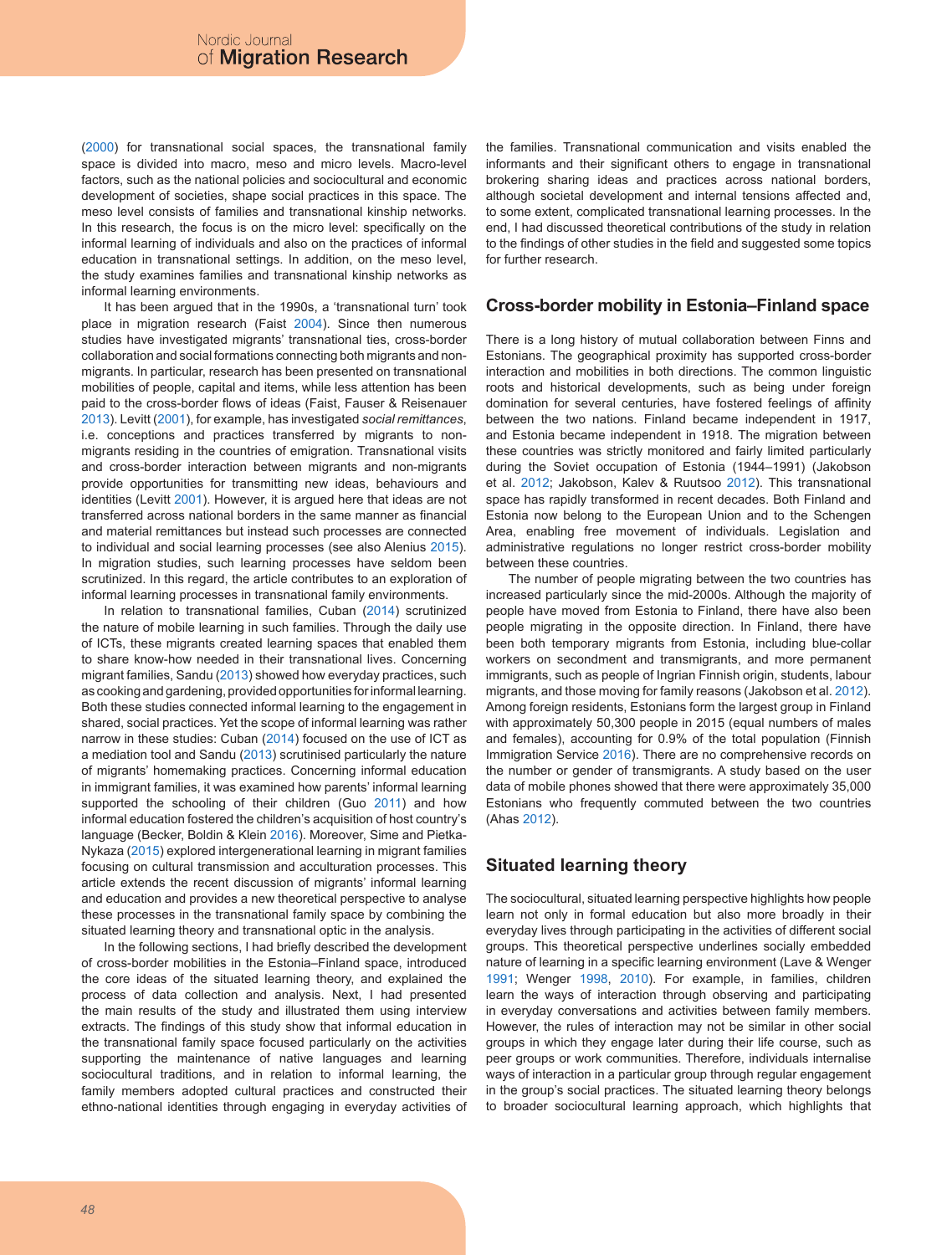social interaction is mediated through various linguistic 'tools', such as concepts and theories, and physical *artefacts*, for example, equipment and programmes (Wenger 1998; Wertsch, del Río & Alvarez 1995).

The *communities of practice* (CoP) concept developed by Lave and Wenger (1991) and refined by Wenger (1998, 2010) draws attention to how people learn through engaging regularly in shared, socially situated practices. According to Wenger (1998), CoPs are characterised by 1) mutual engagement, 2) a joint enterprise and 3) a shared repertoire. *Mutual engagement* in shared practices defines and unites a community. Concerning families, this can involve their everyday activities and forms of collaboration. *Joint enterprise* refers to collective processes of negotiation: communities' practices and goals are defined through the processes of pursuing them*. A shared repertoire* includes, for example, stories, tools and concepts that have been created or adopted by the family members. The CoP concept has been applied particularly to professional communities, although the perspective would also be appropriate for scrutinizing all kinds of social groups. While research on the CoPs has often focused on locally situated communities, Cuban (2014) showed how ICTbased communication enables the formation of transnational CoPs connecting migrants and their family members abroad.

Lave and Wenger (1991) explored the learning cycle within communities through the concept of *legitimate peripheral participation*: newcomers gradually move toward full participation by observing the practices of more experienced members. Yet the one-way learning process, underlining the transmission of social practices from experts to newcomers, does not cover the ways in which newcomers' expertise and roles in different communities are shaped by their previous learning trajectories (see e.g. Fuller 2007). In the case of families, 'newcomers' could refer to individuals who through partnership or marriage join new kinship communities. Small children could also be described as 'newcomers' who gradually learn and partly internalize the beliefs and practices of their families. Yet teenagers and also adults may reject some of the beliefs they have adopted in their families and often require ideas from other communities they engage in, such as peer groups and professional communities (Alenius 2015).

The situated learning approach focuses on individuals' participation in social practice through their membership of various social groups. The construction of identities is seen as an integral part of social learning (Wenger 2010). The systems of social relations in communities shape individuals and their opportunities for personal development (Lave & Wenger 1991). Identity can be understood both as a negotiated experience of self and as a *learning trajectory*, which is constantly reformed through participation in various communities (Wenger 1998). Different types of *learning trajectories* in relation to individuals' engagement within CoPs have been identified by Wenger (1998). For example, peripheral trajectories provide limited access to a community and thus only restricted opportunities for learning, whereas insider trajectories concern full members who can fully take part in the group's activities and have more possibilities to adopt new ideas and practices.

People's multi-membership of several communities through their life course provides opportunities for accessing new ideas and ways of doing as well as sharing them with others. Individuals may forge links between different communities and convey ideas and practices from one community to another. *Brokering* (Wenger 1998) refers to the liaisons created by individuals between different social groups. It requires translation and coordination between different perspectives. During translation processes, conceptions and practices may be

reinterpreted and modified. Social practices can be mediated not only through interaction but also through artefacts. *Boundary encounters* (Wenger 1998) are events that provide connections between communities. In this study, it is examined how the informants acted as transnational brokers by conveying ideas, for example, from one family to another across national borders. Although Wenger has not specifically examined cross-border learning processes, in this study, these concepts are applied to examine informal learning in the transnational family space.

### **Methodology**

The data of this study consist of 98 interviews conducted in Finland during the Transnationalisation, Migration and Transformation: Multi-level Analysis of Migrant Transnationalism (TRANS-NET) research project.<sup>1</sup> The project examined adult migrants' transnational practices in four binational spaces: Estonia–Finland, India–UK, Morocco–France and Turkey–Germany. The data include 78 semistructured and 20 life-course interviews with adults who had migrated from Estonia to Finland (a few had first resided in another foreign country before moving to Finland) or who had been transmigrating between these two countries. The interviews were recorded and transcribed and lasted for 1 hour on average. The Trans-Net project explored the dynamics of people's transnational practices and how these were connected to wider processes of political, economic, sociocultural and educational transformations underway (Pitkänen, İçduygu & Sert 2012). This study focused on the informal learning and education in transnational family environments. Consequently, only some parts of the interview data were relevant for the scope of this research. In the semi-structured interviews, the informants were asked to describe their cross-border contacts and the meaning of transnational activities in their everyday lives. They were moreover asked to provide examples of their learning experiences and ways of sharing ideas, skills or practices with others. In the life-course interviews, the informants were asked to explain more about their transnational activities, migratory paths and family lives.

The interviewees included labour migrants, people migrating due to family reasons, foreign degree students and the so-called Ingrian Finns who were allowed to immigrate to Finland on the grounds of their ethnic origin. Yet one should note that the informants' reasons for migration were often mixed and related to other aspects, such as feelings of insecurity, adventure seeking and difficulties in pair relationships. The informants were selected mostly through snowball sampling and with the assistance of migrants' associations and educational institutions. The aim of this study was to gather a variety of respondents, particularly people with diverse transnational activities and also those with migratory backgrounds and educational qualifications and representing different ethnic, linguistic groups and religious denominations. The informants included 30 males and 50 females aged 19–64 years at the time of the interviews. Almost all informants (except three) were adults when they migrated to Finland or started transmigration between Estonia and Finland. The native languages of the respondents were Estonian, Russian and Finnish. The informants' families included both monolingual (Estonian/ Russian) and bilingual families (both Finnish–Estonian and Russian– Finnish). In this article, all the names of the informants are fictional, and details that could reveal the identity of the interviewees have been removed.

The interview data were analysed qualitatively, with a combination of data-based and theory-guided content analysis (Krippendorff 2013;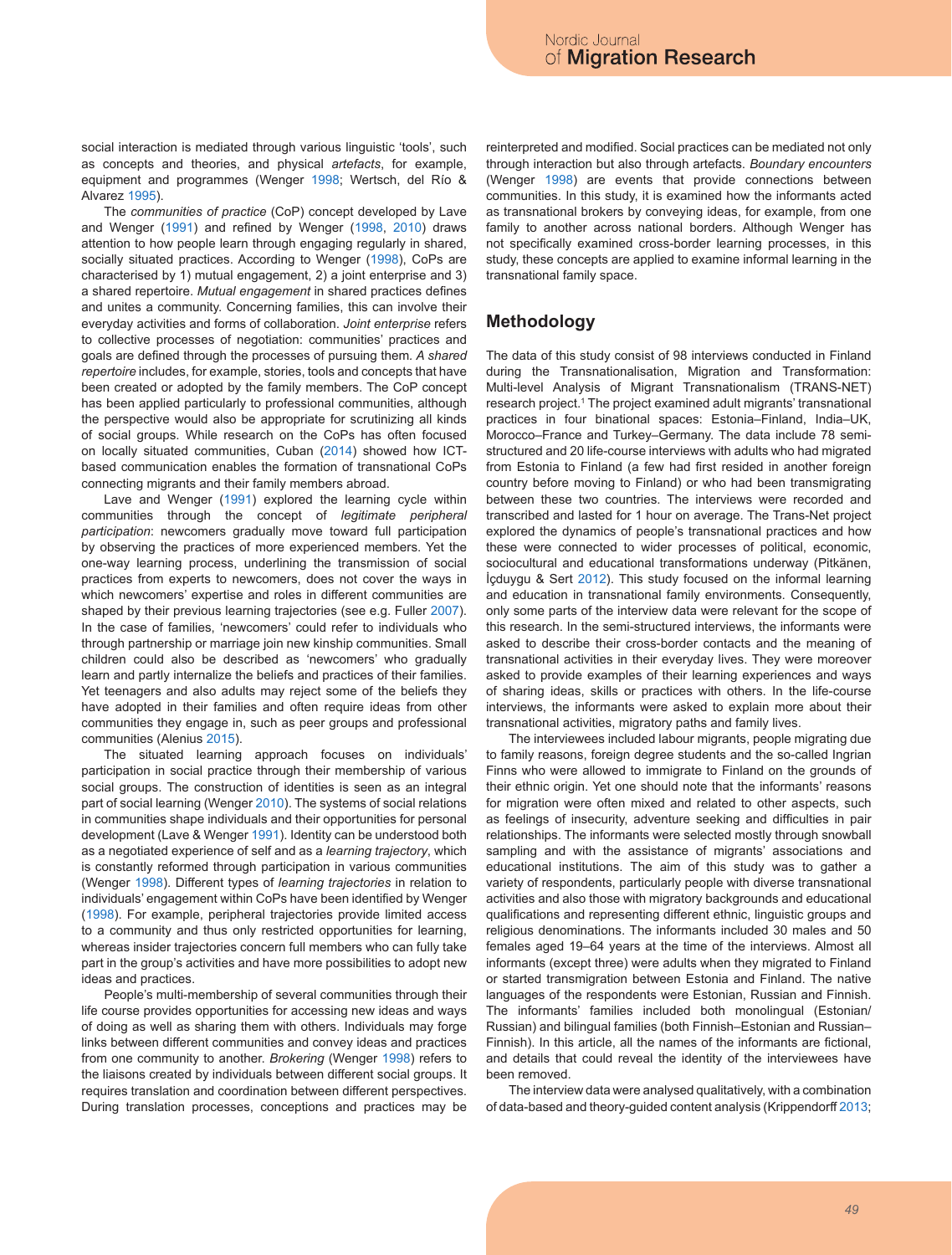Tuomi & Sarajärvi 2009). At the early stages of the analysis process, the full data set was first analysed taking a data-based approach, organising the data into preliminary categories. This involved examining what the informants reported having learnt in relation to their family lives, the accounts of sharing ideas or practices with others and how they described their everyday practices related to families and kinship networks. At the later stages of analysis, theory-guided content analysis (Tuomi & Sarajärvi 2009) was applied: theoretical concepts, such as CoPs, brokering and boundary encounters, assisted in theoretically conceptualising the phenomena examined. In general, informal learning and education in transnational family environments were examined from the perspectives of situated learning theory. The aim was not to test the theory but rather to enhance the analysis with the assistance of the chosen theoretical concepts.

## **Language learning, construction of identity and adoption of cultural practices in families in transnational settings**

The situated learning perspective portrays identity construction as a key element in social learning (Wenger 1998). In the interview accounts of the informants, national identity and language were often interwoven and discussed in relation to families. In their everyday lives, the informants aimed to pass on their cultural and linguistic heritage to their offspring. The informants stressed the importance of informal education in their native languages. In addition to frequent transnational communication through social media and by phone, visits to Estonia and Russia (for Russian speakers) were deemed important for both language and cultural learning and maintaining ties to the country of origin and to significant others. The grandparents had also supported the language and sociocultural learning of their grandchildren through caring for them in both Estonia and Finland. In the following interview extract, Marina draws attention to the importance of informal education of Estonian language and the ways in which informal learning of the language is fostered through *linguistic* 

*and physical artefacts* (Wenger 1998; Wertsch, del Río & Alvarez 1995). Moreover, while grandmother is providing transnational care, she is also sharing narratives with her relatives related to the historical events of Estonia. Such stories not only support informal linguistic and cultural learning but can also become a *shared repertoire* (Wenger 1998) of the family when repeated by other family members. In another interview account, Toomas underlines the importance of language for ethnic/national identity and highlights how grandparents can support informal language learning and foster grandchild's ethnic identity construction through everyday usage of the Estonian language.

Interviewer (I): You said that you would like to convey or tell your children about your own roots. So, how would you like to teach or tell about these? Respondent (R): Well, first of all, we have this language, we speak only Estonian at home and nothing else, no Finnish at home, not at all. And then we have these Estonian books all around the house and also movies and DVDs for the children. It comes a lot through language that if we say something or there is a phrase and then a child asks what it means and through that one can tell them about things. And, in fact, my granny [from Estonia] is now here [in Finland] to help to look after the children and, of course, she tells these stories how it was during the war and such (Marina, female, 30–39 years old).

We speak Estonian at home, and, as I said, I listen to radio and telly [the informant has previously explained that he followed the Estonian media] and those things actually became quite important when my daughter's son was born. Her husband is namely Finnish, so we agreed that the son would become bilingual and that his mother will talk to him in Estonian and his father in Finnish and that he will go to a Finnish kindergarten and school and I, grandpa, will become the supporter of his Estonian language. The mother tongue is very important, very important indeed because one's own identity is a part of it, that's the key issue (Toomas, male, 50–59 years old).

Russian-speaking informants also highlighted the importance of maintaining their native language and fostering national identities through informal education in Russian at home. In addition to engagement in Russian clubs in Finland, visits both to Estonia (meeting Russian-speaking relatives) and to Russia provided opportunities to support language learning and enculturation into Russian-speaking communities. Several Estonian and Russian-speaking informants stressed their intentional activities that aimed to support their children's learning of native language. This was often described as their duty, also in the cases when they had failed to do so. Because of long holiday periods (particularly school holidays), families and/ or children were often able to spend extended periods in the country of origin (see also Siim and Assmuth 2016) that enabled them to observe and learn everyday practices of the local communities. The following extract highlights that although informal education of native language is challenging without the support of surrounding linguistic community, transnational visits can support children's informal learning of both native language and local practices.

I do speak Russian to my children but often they reply to me in Finnish because they are more fluent in it, maybe they don't want to [speak Russian] because it is more difficult because they know fewer words in Russian and then they don't want to speak it because they say that there are no Russians here so why should we speak it, but when they go to Estonia then then they try to understand that others don't understand [Finnish] so then they speak [Russian] and they see what children do there and how they play (Natalia, female, 30–39 years old).

The educational background of the parents seemed to have influenced the informal education of languages: informants with a higher education background stressed the importance of using only the mother tongue when communicating with family members, whereas those with lower educational qualifications highlighted more the importance of learning Finnish and adjusting to the Finnish society (see also Liebkind et al. 2004). In bilingual families, family members had been negotiating the rules of communication and informal education of languages at home. In some cases, the result of joint enterprise (Wenger 1998) had been the declining usage of Estonian language in these families.

When the informants contemplated their own ethno-national identities, those respondents with an Estonian spouse often explained that they had maintained a firm Estonian or Russian identity. These included both more permanent settlers and transmigrants commuting between the two countries. However, those who had a Finnish partner or spouse often reported how their identity had gradually been shifting from an Estonian/Russian identity to a bicultural identity. The process had been slow and had involved adopting Finnish beliefs, practices and mindsets. In the following extract, Helda, who had married a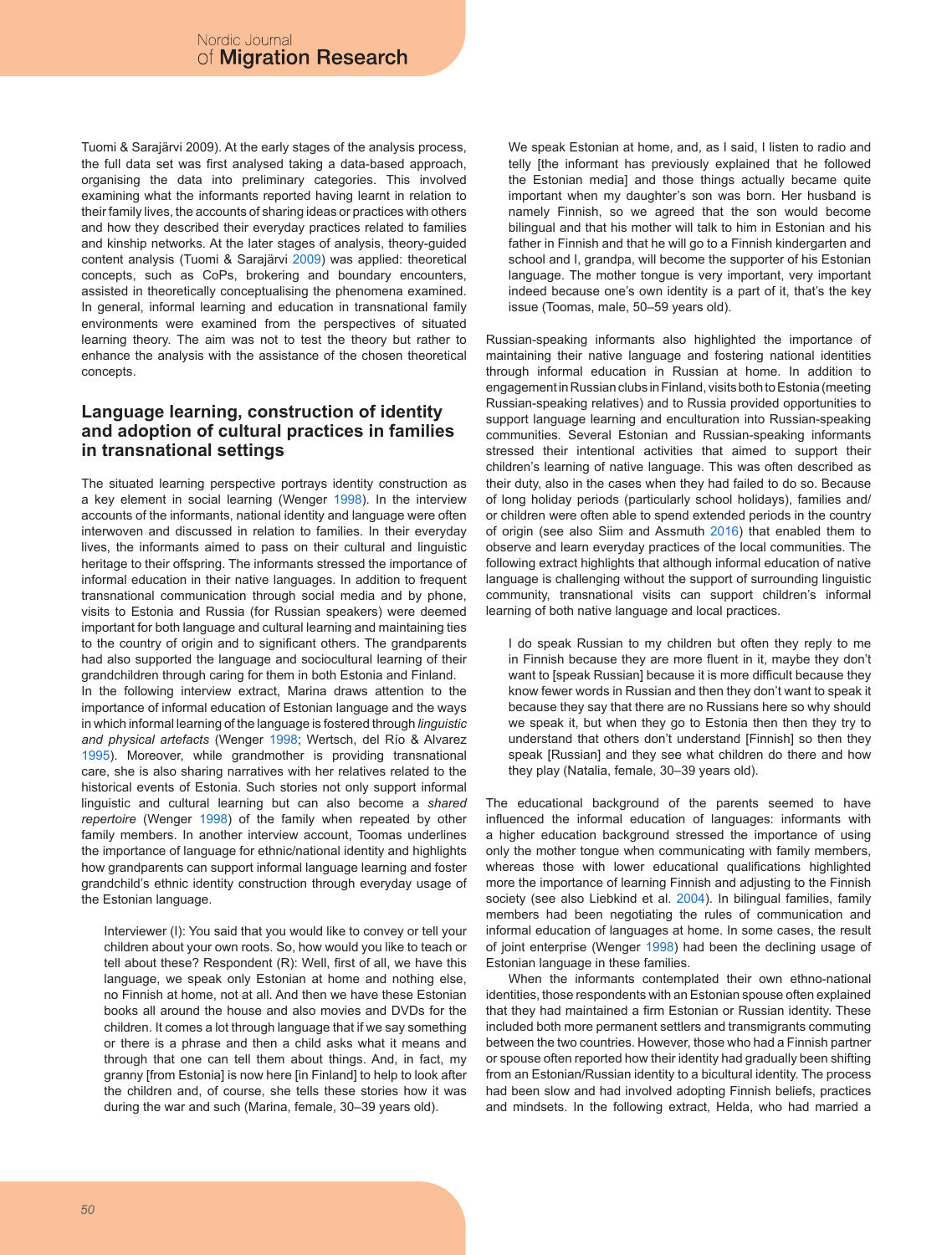Finn, explains that she had assumed a bicultural identity. Helda's case exemplifies that engagement in everyday practices can shape individuals' ethno-national identity construction and mindset although these gradual and often tacit informal learning processes can be difficult to verbalise and analyse in detail (see also Cuban 2014).

In some things I feel, for example, when I discuss something with my sister or with my mum [living in Estonia] I feel and I notice that I think like the Finns, this everyday life has transformed me/…/I cannot say absolutely that I'm Finnish and I can't anymore say I'm Estonian but it's a bit of both (Helda, female, 40–49 years old).

However, one should bear in mind that families are not the only social units affecting the identity development of individuals. The situated learning perspective (Lave & Wenger 1991; Wenger 1998) highlights how people's multi-membership of different social groups throughout their lives contributes to their lifelong learning processes. While this article focuses on families and transnational kinship networks, the engagement in work communities and in various associations also contributed to the informants' ongoing identity construction (Alenius 2015).

In relation to informal education of their sociocultural traditions, the respondents were reflecting their own roots and the meaning of such traditions. The informants wanted to pass on various values, attitudes and everyday traditions to their children, which they connected to 'the Estonian/Russian/Ingrian Finnish way of life' or 'bonds to Estonia'. The informants did not have a unified understanding on 'the Estonian/ Russian/Ingrian-Finnish culture' but instead gave various examples on different issues that they connected to their traditions or culture. In the following extracts, Ene is associating Estonian traditions to everyday practices, such as using natural remedies and providing certain dishes, while Rando is discussing issues related to political culture, ways of behaviour and other cultural manifestations. These accounts draw attention to how sociocultural practices and traditions are *mediated through artefacts* (Wenger 1998; Wertsch, del Río & Alvarez 1995), such as natural medicines and literature.

R: to pass on that culture to the children or also those old traditions because there are such issues, somehow such old traditions in Estonia which do not exist in Finland, and I hope that our children could feel and know those. I: Yes, what kinds of? Could you give some examples? R: Probably food culture, and then these customs which relate to nature/…/when my kids fall ill before I give them any medicine, I try those granny's ointments and I've prepared natural medicines and such from nature myself. And then our kids are used to it that we don't eat [laughs] buy much from the chemists (Ene, female, 40–49 years old).

I: How would you like to pass on this Estonian culture to your children? R: Well, if you think of these practical things, it's through literature, music and other things and, in a way, I'd like to show Estonian perseverance and also pass on skills how to cope with difficulties to the next generation. If you look at Estonia's history through the centuries, almost millennia, it has been always surviving under foreign rule, and still the Estonian nation has survived. I'd like to highlight those abilities, adaptability and being dynamic which I think are typical for Estonians (Rando, male, 30–39 years old).

Yet some respondents discussed that, in their view, many Estonian traditions had been 'lost' during the Soviet occupation of Estonia. Certain traditions had not been allowed to perform during the Soviet era. Therefore, it was problematic to define or revive traditions and convey them to offspring through informal education.

### **Transnational brokering in transnational family space**

Diverse forms of cross-border communication and contacts, both online and face-to-face, enabled the informants to share ideas, information and practices with non-migrants residing in another country. Daily communication between migrants and their significant others often concerned everyday matters but discussions were also connected to societal issues. The informants and their non-migrant family members residing in another society compared their experiences in various communities in different societal settings. The encounters between mobile and non-mobile individuals offered opportunities for *boundary encounters* (Wenger 1998: 112-113) in which new ideas and practices were shared with members of different social communities. The interviewees had been discussing, for example, differences between Finnish and Estonian behaviours with their family members living in Estonia and in other countries (e.g. Ukraine and Russia). The informants rarely directly transferred ideas or identities across borders, as suggested by Levitt (2001), but rather compared and debated different views and ways of behavior with their family members. Social learning in transnational settings was therefore a gradual process that involved also modification of ideas and practices.

Transnational communication and visits offered opportunities for the migrants and for their non-migrant family members to convey practices across national borders. Transnational brokering (cf. *brokering*, Wenger 1998) had involved introducing cultural practices and tools used in one community to the members of another community located in a different nation-state. The informants had performed, for example, the Finnish Easter tradition, called *virpominen* in Finnish, for their Estonian relatives. In this hybrid tradition, which combines elements from both Orthodox religion and non-religious rituals, children dress up as witches and bring decorated branches to their neighbours and friends and simultaneously recite certain rhymes. Moreover, the informants had been introducing and mixing elements of different Christmas traditions when celebrating this festival with their relatives in both Finland and Estonia. The following example draws attention to the role of *artefacts* (Wenger 1998; Wertsch, del Río & Alvarez 1995) in transnational brokering. In transnational settings, artefacts can convey cultural practices from one country to another although the new recipients may also adapt these practices to fit into the new context.

For example, people on that side [in Estonia] have been really interested in this *virpominen* here/.../ There have been those traditions of their own and cultural things there, and it's so interesting that when Estonians go there, they do these *virpomisoksat* [decorated Easter twigs] taking a piece of culture there/…/when they have brought Easter eggs from one house to the next [in Estonia] and then Christmas ham that hasn't been eaten in Estonia but when Estonians [from Finland] go back home for Christmas, they take a ham with them. And people there are starting to observe this[tradition], really enthusiastically they are baking ham for Christmas (Liis, female, 40–49 years old).

While research on social remittances (e.g. Levitt 2001) has often stressed that cultural remittances are flowing particularly from host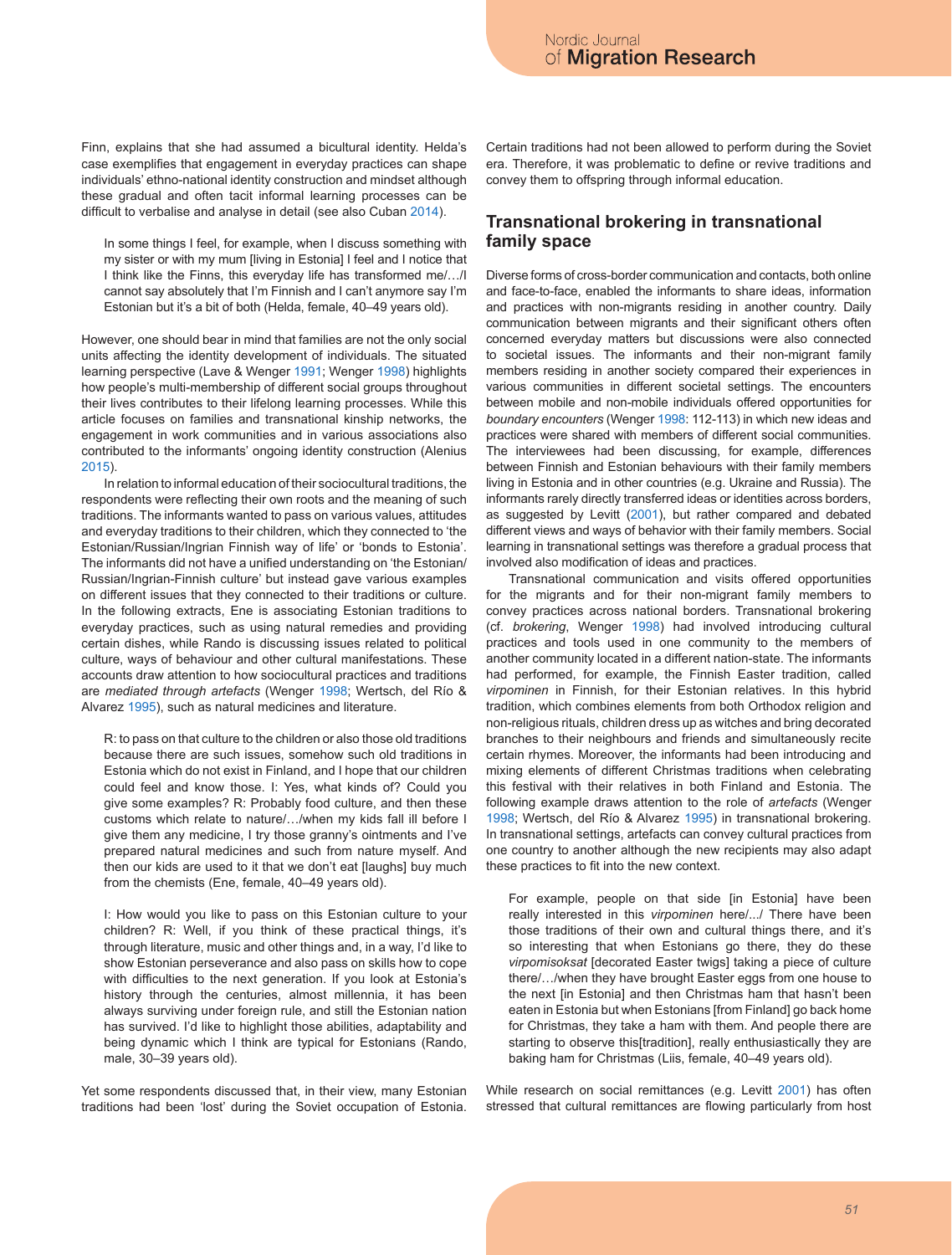societies to the countries of emigration, the following interview extract shows how transnational brokering (cf. Wenger 1998) can occur also the other way, from the 'sendion region' to the host society.

We usually spent Christmas at the home of my step-father's parents [in Finland] and there were actually no other children then, and we always sang to them because there is a tradition in Estonia that one has to perform a song or recite a poem for each gift, and they didn't have this [tradition] so we perhaps introduced it. Otherwise, those Christmas meals were rather different here compared to [those which we had in Estonia] there, so my mother sometimes brought blood sausage from Estonia which [people also eat] here in X [a town in Finland] but which people didn't eat on our island [in Finland] (Romi, male, 20–29 years old).

The families of the informants exemplified various features of CoPs as defined by Wenger (1998). Mutual engagement (Wenger 1998) included all their shared activities, such as engaging in frequent conversations, performing daily rituals, caring for each other and creating unity through everyday activities. The shared practices provided opportunities to recreate and 'finetune' artefacts and combine elements from various groups across national and cultural borders. Families' *shared repertoires* (Wenger 1998) consisted of their ways of celebrating festivals, stories of family histories, shared ways of informal education and diverse cultural artefacts. *A* joint enterprise (Wenger 1998) involved collective processes of negotiation concerning families' shared practices and goals. The informants negotiated with their family members, for example, in the ways in which different traditions were maintained and modified. Some of the families had also been negotiating the terms of their political membership of these two societies: whether the family members would apply for Finnish citizenship or keep their Estonian citizenship. While many informants stressed their willingness to maintain their Estonian citizenship as a symbol of their Estonian roots, some of the informants reported that obtaining Finnish citizenship could be an indication of also having a Finnish dimension in their identity.

# **Tensions and fractions in transnational learning spaces**

Transnational family space is not necessarily equal or conflictfree learning environment. Transnational kinship networks may be sources of exploitation and internally fractured by relations of gender and generations (Qureshi *et al*. 2012). In this research, some of the informants explained how the differences in gender orders had caused disputes between family members. The following account shows how being exposed to different conceptions in two societies had enabled the informant to identify and learn differences in gender orders and how the different conceptions of gender roles had created tensions in transnational family environments.

The traditional Estonian way of thinking is that a woman's place is in the kitchen, and I'm astonished at these things, I don't know to what extent I would have wondered at these if I'd lived in Estonia. For example, my mother meets my brother's new girlfriend, and then she tells me that she's so nice and can do everything, so I ask, mum, what do you mean by everything, and I knew that she meant like cooking and taking care of the home but I'm astonished how one can say such things. On the other hand, I feel that my Finnish relatives here in Finland think that I should be like that but I just don't have that attitude that women should stay in the kitchen, I just don't have it. And there have been conflicts because of this (Sirje, female, 30–39 years old).

Concerning informal education in migrant families, bringing up children in transnational settings may entail negotiations between different cultural traditions. Family members may be imposed to different, sometimes, conflicting belief systems that involve processes of reorganisation and adjustments (Harrami & Mouna 2010). The second generation does not necessarily adopt their parents' transnational practices or lifestyles but instead reinterpret these in relation to their evolving social ties both locally and across borders (Haikkola 2011). Concerning the Estonia–Finland space, a study by Hyvönen (2009) showed how tensions could arise between migrants and their relatives in relation to methods of child rearing, for example, in relation to corporal punishment. The respondents of this study did not directly report such conflicts, although in families there had been negotiations on the languages to be used in internal communication and the ways of celebrating different festivals.

CoPs are not necessarily harmonious learning environments but instead are affected by unequal power relations within these environments (Lave & Wenger 1991; Wenger 1998). The inequalities may also be embedded in transnational family environments although these matters might not be directly reported in research interviews. The following provocative account of an informant, here called Indrek, suggests that power differentials and socioeconomic differences between the two societies may be portrayed at the level of local communities and affect how relatives position newcomers of these communities. Such power differentials can affect the learning trajectories and identity construction of individuals engaging in these communities (cf. Wenger 1998).

Well, to be honest, if a Finnish son takes a wife from Estonia then family members, parents, and neighbours [in Finland] think that because our son could not get a Finnish woman, then he brought one from Estonia because you can get one cheaper there, you can make an impression with a Toyota Corolla there which you cannot do in Finland. But, of course, you don't ever say such things aloud (Indrek, male, 30–39 years old).

There were a few informants who contemplated how living in different societies had created divisions and tensions between family members. Despite the opportunity for frequent visits in both directions and for engaging in transnational communication, thanks to ICT, one cannot live simultaneously in two societies. Macro-level political and sociocultural development and struggles shape local communities and social relations (Anthias 2012: 102,107; Holland & Lave 2009), and these factors can complicate both informal learning and education. In the following account, Maarja, residing in Finland for >25 years, reflects how societal development in these two countries has created division between family members, affecting abilities to understand different perspectives and share conceptions.

While the life worlds of significant others [in Estonia] has become alien to me, this applies also more broadly to Estonian society. I have been here, away from there, so I no longer understand or accept all their beliefs or the changes they have made there. Unfortunately, we do live in different times and in different worlds, them there and us here. They think that time has passed really fast while my husband and I, we think that the time has passed slowly and almost stopped when we moved to Finland/…/for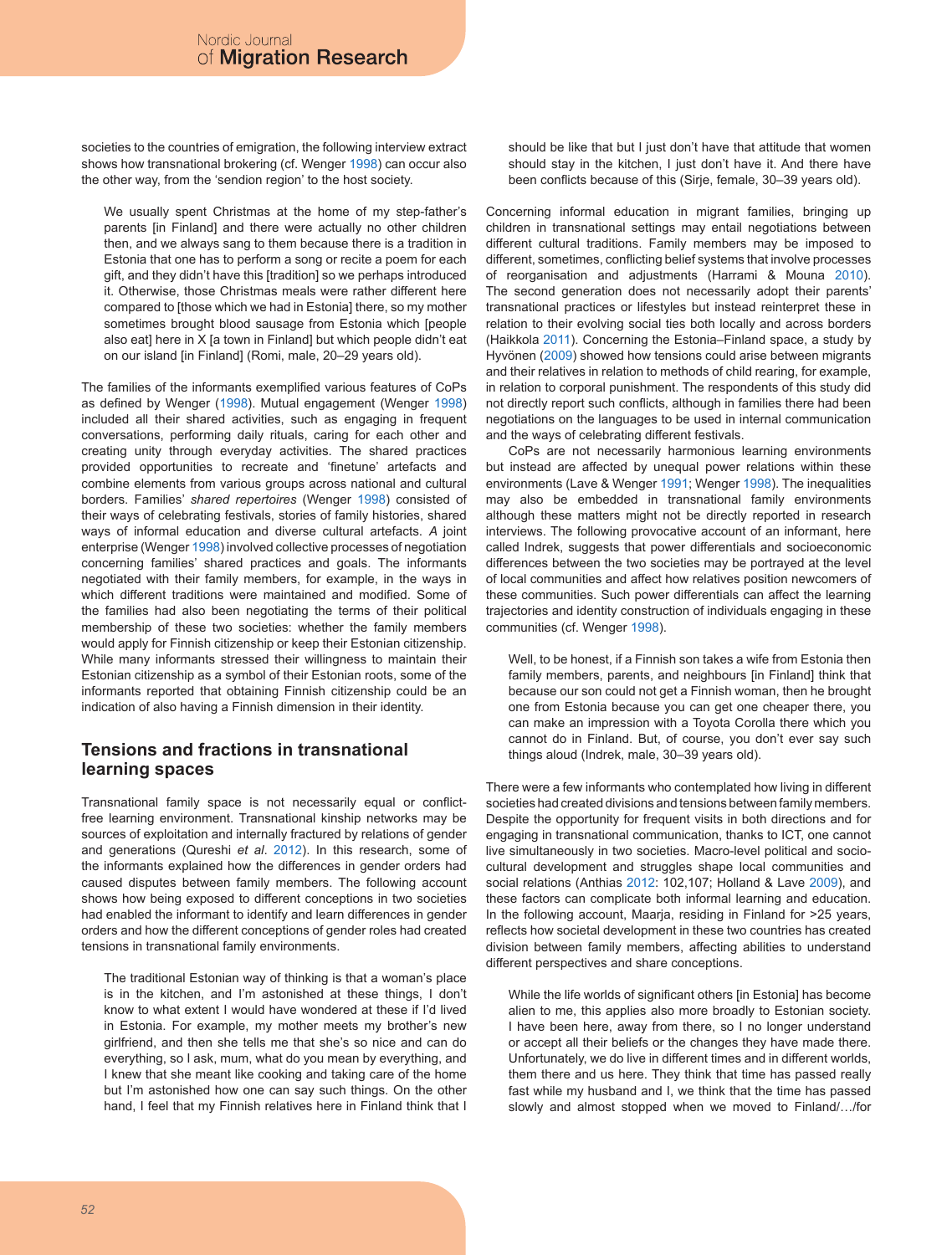them we are even frightening because we think in a completely different way than they do (Maarja, female, 40–49 years old).

To conclude, when analysing transnational learning environments, one needs to take into account the ways in which broader societal developments affect local communities and how tensions can arise due to unequal power relations affecting the positions and learning trajectories of individuals engaging in the communities.

#### **Conclusion**

In this study, it was examined what kinds of informal learning processes emerge and how informal education takes place in the transnational family space. The engagement in shared, social practices, such as transnational and face-to-face communication, celebrating festivals and caring for significant others, enabled individuals in the transnational family space to learn informally. The key informal learning processes in the transnational family space included constructing ethno-national identities, adopting sociocultural traditions and transnational brokering in which ideas and practices were conveyed across national borders, often mediated through linguistic and physical artefacts. Informal education was connected to activities supporting the learning of native language and sociocultural traditions. Macro-level, societal and cultural developments shaped social practices and informal learning opportunities at local communities; internal tensions and power relations affected individuals engaging in these learning environments.

This study examined informal education and learning processes in transnational settings by applying concepts and perspectives from the situated learning theory and transnational migration research. These two theoretical perspectives have so far rarely been combined (for a few exceptions, see Alenius 2015; Cuban 2014). These studies shed light on the everyday learning processes taking place both locally and across borders in transnational families and kinship networks. Combining these two theoretical perspectives makes it possible to examine informal learning environments that are not limited within the borders of a single nation-state. Furthermore, studies applying situated learning perspectives to examine transnational and multicultural environments aim to move away from the culturalist approach, which portrays individuals as representatives of their respective cultures, presents cultures as predetermining the behaviour of people and relies on an essentialist understanding of cultures (Alenius 2015; Zoletto 2015). Instead of focusing on 'encounters between different cultures', these studies draw attention to the ways in which individuals' engagement in various local communities and interaction between different groups provide opportunities for sociocultural learning.

Research has drawn attention to the role of cross-border communication and shared practices, such as narrating family histories, in creating unity and reproducing families in a transnational setting (Schmidt 2011; Siim 2013; Tiaynen 2013). Identities and the ways of belonging in relation to social ties and specific places are also negotiated and reconstructed through shared stories and discussions between migrants and their significant others across borders (Haikkola 2011; Siim 2013). In this study, these processes were connected to the situated learning framework. Shared

practices foster the mutual engagement (Wenger 1998) of learning communities. Communities are also recreated through collective processes of negotiation. Furthermore, shared repertoires (Wenger 1998), such as various artefacts and cultural traditions, are also an essential feature of CoPs. Consequently, many of the transnational practices of migrants and their families can be conceptualized as forms of situated learning and ongoing formation of informal learning communities.

In this study, the interview accounts provided examples of forms of informal education and learning in transnational family environments from the adults' perspectives. Sime and Pietka-Nykaza (2015) examined migrant children's informal learning and highlighted the children's agency in transnational, intergenerational learning. In their study, children had been portrayed as the experts of host country's language and sociocultural practices challenging parents' traditional role as 'funds of knowledge' (Sime & Pietka-Nykaza 2015: 215). Consequently, in these families, children were not positioned solely as 'newcomers' of their CoPs who only learn from more experienced members (cf. Lave & Wenger 1991; Wenger 1998) but had also a more active role as *brokers* (Wenger 1998), both locally and across national borders (when communicating with their grandparents residing in the country of origin). The study of Siim and Assmuth (2016) drew attention to the ways in which children's accounts of adjusting to a new cultural environment and living transnationally significantly differed from their parents' accounts. Therefore, one could in the future compare the informal learning experiences of different generations in transnational settings.

This study examined the processes of informal learning and education in transnational environments focusing on migrants in the Estonia–Finland space, which has its unique features affecting transnational contacts and practices. For example, making transnational visits to the country of origin is relatively easy due to the short distance, frequent transport connections and supportive administrative and legislative structures. Therefore, compared to the study by Mohme (2014) on the transnational practices of young Somali-Swedes, the second generation of migrants in the Estonia– Finland space has opportunities to make frequent visits to their parents' home society and may closely follow developments in their country of origin. As evolving macro-level factors, such as the political and sociocultural development of societies, shape social relations in local communities (Anthias 2012; Holland & Lave 2009) and informal learning processes in transnational settings, one could also analyse and compare informal learning in different kinds of transnational spaces.

**Pauliina Alenius** is a postdoctoral researcher in Education at the University of Tampere, Finland. She studies informal learning of migrants in various transnational learning spaces and social learning in multicultural work environments.

#### **Note**

1. The project was funded by the European Commission, 7th Framework Programme for Research – Socio-Economic Sciences and Humanities (see http://www.uta.fi/projects/ transnet/).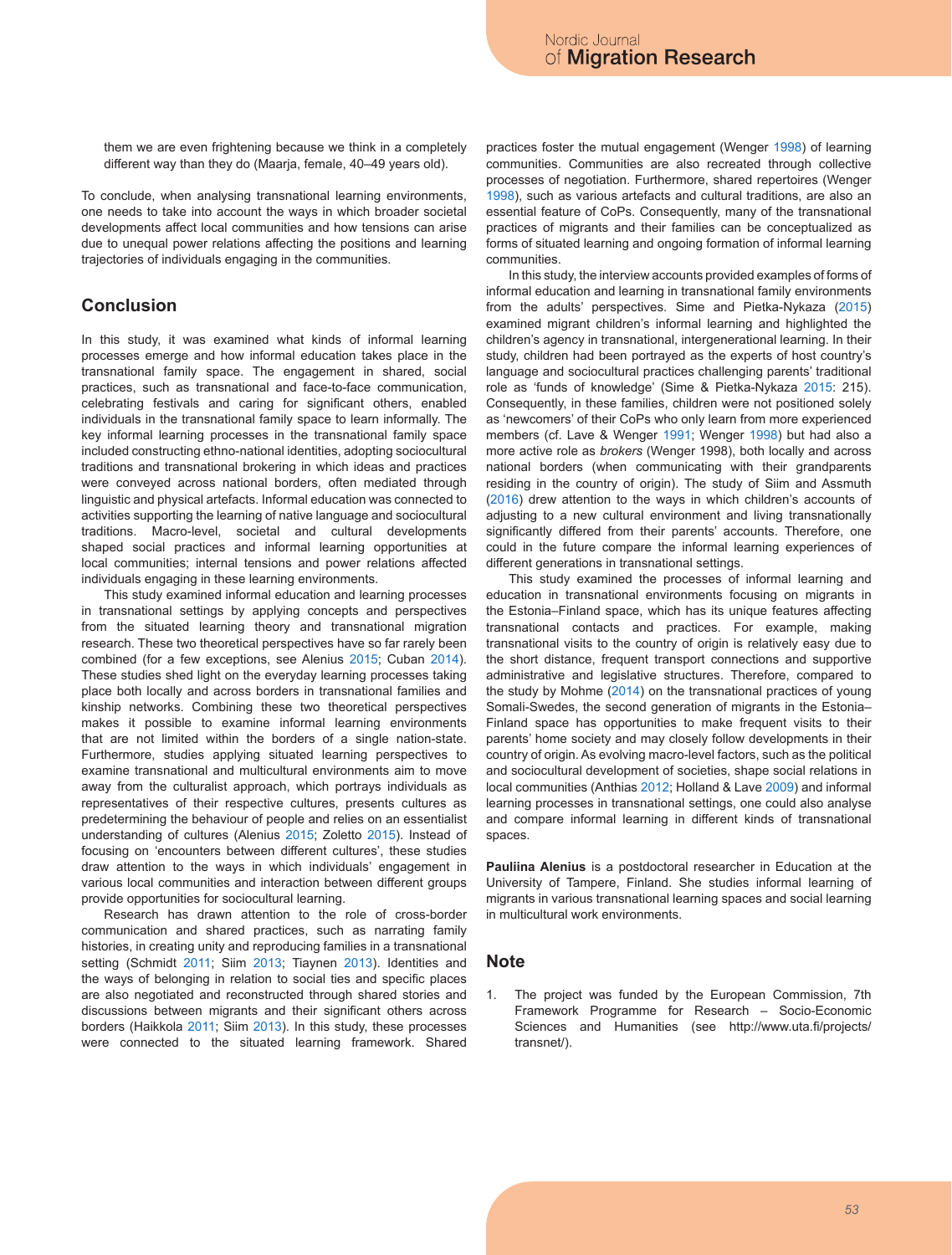#### **References**

- Ahas, R 2012, 'Virolaiset työntekijät ovat piilevä voimavara', *Helsingin Sanomat*, Vieraskynä, 7.12.2012.
- Alenius, P 2015, Informal learning in a transnational setting: exploring learning spaces of people migrating between Estonia and Finland, Dissertation, Tampere University Press, Tampere.
- Anthias, F 2012, 'Transnational mobilities, migration research and intersectionality. Towards a translocational frame', *Nordic Journal of Migration Research*, vol. 2, no. 2, pp. 102-110, DOI:10.2478/ v10202-011-0032-y.
- Baldassar, L 2007, 'Transnational families and the provision of moral and emotional support: the relationship between truth and distance', *Identities*, vol. 14, no. 4, pp. 385-409, DOI:10.1080/10702890701578423.
- Becker, B, Boldin, E & Klein, O 2016, 'Formal and informal early education of Turkish-origin children in Germany', *Early Child Development & Care*, vol. 186, no. 1, pp. 173-189, DOI:10.1080 /03004430.2014.944516.
- Bryceson, D & Vuorela, U (eds) 2002, The transnational family: new European frontiers and global networks, Berg, Oxford.
- Cuban, S 2014, 'Transnational families, ICTs and mobile learning', *International Journal of Lifelong Education*, vol. 33, no. 6, pp. 737-754, DOI:10.1080/02601370.2014.963182.
- Faist, T 2000, The volume and dynamics of international migration and transnational social spaces, Clarendon Press, Oxford.
- Faist, T 2004, 'The transnational turn in migration research: perspectives for the study of politics and polity' in *Transnational spaces: disciplinary perspectives*, ed MP Frykman, IMER, Malmö pp. 11-45.
- Faist, T, Fauser, M & Reisenauer, E 2013, *Transnational migration*, Polity Press, Cambridge.
- Finnish Immigration Service 2016, *Statistics of the Finnish immigration*  service. Available from: <http://www.migri.fi/about\_us/statistics>. [Last accessed 1.9.2016].
- Fuller, A 2007, 'Critiquing theories of learning and communities of practice' in *Communities of practice. Critical perspectives*, ed J Hughes, N Jewson & L Unwin, Routledge, London pp. 17-29.
- Guo, Y 2011, 'Beyond deficit paradigms: exploring informal learning of immigrant parents', *The Canadian Journal for the Study of Adult Education*, vol. 24, no. 1, pp. 41-59, Available from: <http:// helios.uta.fi/docview/910908737?accountid=14242>.
- Gouldbourne, H, Reynolds, T, Solomos, J & Zontini, E 2010, *Transnational families. Ethnicities, identities and social capital*, Routledge, London.
- Hager, P & Halliday, J 2009, *Recovering informal learning. Wisdom, judgement and community*, Lifelong learning series 7, Springer, Dordrecht.
- Haikkola, L 2011, 'Transnational and local negotiations of identity: experiences from second- generation young people in Finland', *Nordic Journal of Migration Research*, vol. 1, no. 3, pp. 156-165, DOI:10.2478/v10202-011-0019-8.

Harrami, N & Mouna, K 2010, 'Transmission in the family and intergenerational dynamics in relation to transnational migration' in *Transnationalisation and institutional transformations*, COMCAD working papers 87/2010, eds T Faist, P Pitkänen, J Gerdes & E Reisenauer, University of Bielefeld, Bielefeld pp. 256-275.

- Holland, D & Lave, J 2009, 'Social practice theory and the historical production of persons', *Action: An International Journal of Human Activity Theory*, vol. 2, pp. 1-15. Available from: <http:// www.chat.kansai-u.ac.jp/publications/actio/pdf/no2-1.pdf>. [Last accessed 1.10.2015].
- Hyvönen H 2009, Lähellä mutta niin kaukana. Tutkimus naisten muuttoliikkeestä Suomen ja uudelleen itsenäistyneen Viron välillä, Väestöliitto, Helsinki.
- Jakobson, M-L, Järvinen-Alenius, P, Pitkänen, P, Ruutsoo, R, Keski-Hirvelä, E & Kalev, L 2012, 'The emergence of Estonian-Finnish transnational space' in *Migration and transformation. Multi-level analysis of migrant transnationalism*, eds P Pitkänen, A İçduygu & D Sert, Springer, Dordrecht pp. 159-205.
- Jakobson, M-L, Kalev, L & Ruutsoo, R 2012, 'Becoming postnational? Citizen discourses among Estonia's transnationals and multiculturals' in *Nation-building in the context of post-communist transformation and globalization*. *The case of Estonia*, ed R Vetik, Peter Lang, Frankfurt pp. 115-140.
- Krippendorff, K 2013, *Content analysis. An introduction to its methodology*, Third edition, Sage, Los Angeles.
- Lave, J & Wenger, E 1991, *Situated learning. Legitimate peripheral participation*, University Press, Cambridge.
- Levitt, P 2001, *The transnational villagers*, University of California Press, Berkeley.
- Liebkind, K, Mannila, S, Jasinskaja-Lahti, I, Jaakkola, M, Kyntäjä, E & Reuter, A 2004, *Venäläinen, virolainen, suomalainen. Kolmen maahanmuuttajaryhmän kotoutuminen Suomeen*, Gaudeamus, Helsinki.
- Mohme, G 2014, 'Samira doesn't live here any more: Somali-Swedes' mobility as transnational practice', *Nordic Journal of Migration Research*, vol. 4, no. 3, pp. 118-125, DOI:10.2478/njmr-2014-0014.
- Pitkänen, P, İçduygu, A & Sert, D 2012 (eds) *Migration and transformation. Multi-level analysis of migrant transnationalism*, Series: International perspectives on migration 3, Springer, Dordrecht.
- Qureshi, K, Varghese, VJ, Osella, F & Rajan, SI 2012 'Migration, transnationalism and ambivalence: the Punjab-UK linkage' in *Migration and transformation. Multi-level analysis of migrant transnationalism*, eds P Pitkänen, A İçduygu & D Sert, Springer, Dordrecht pp. 13-61.
- Rodríguez, T 2009, 'Dominicanas entre la gran manzana y quisqueya: family, schooling and language learning in a transnational context', *The High School Journal*, vol. 92, no. 4, pp. 16-33. DOI:10.1353/hsj.0.0029.